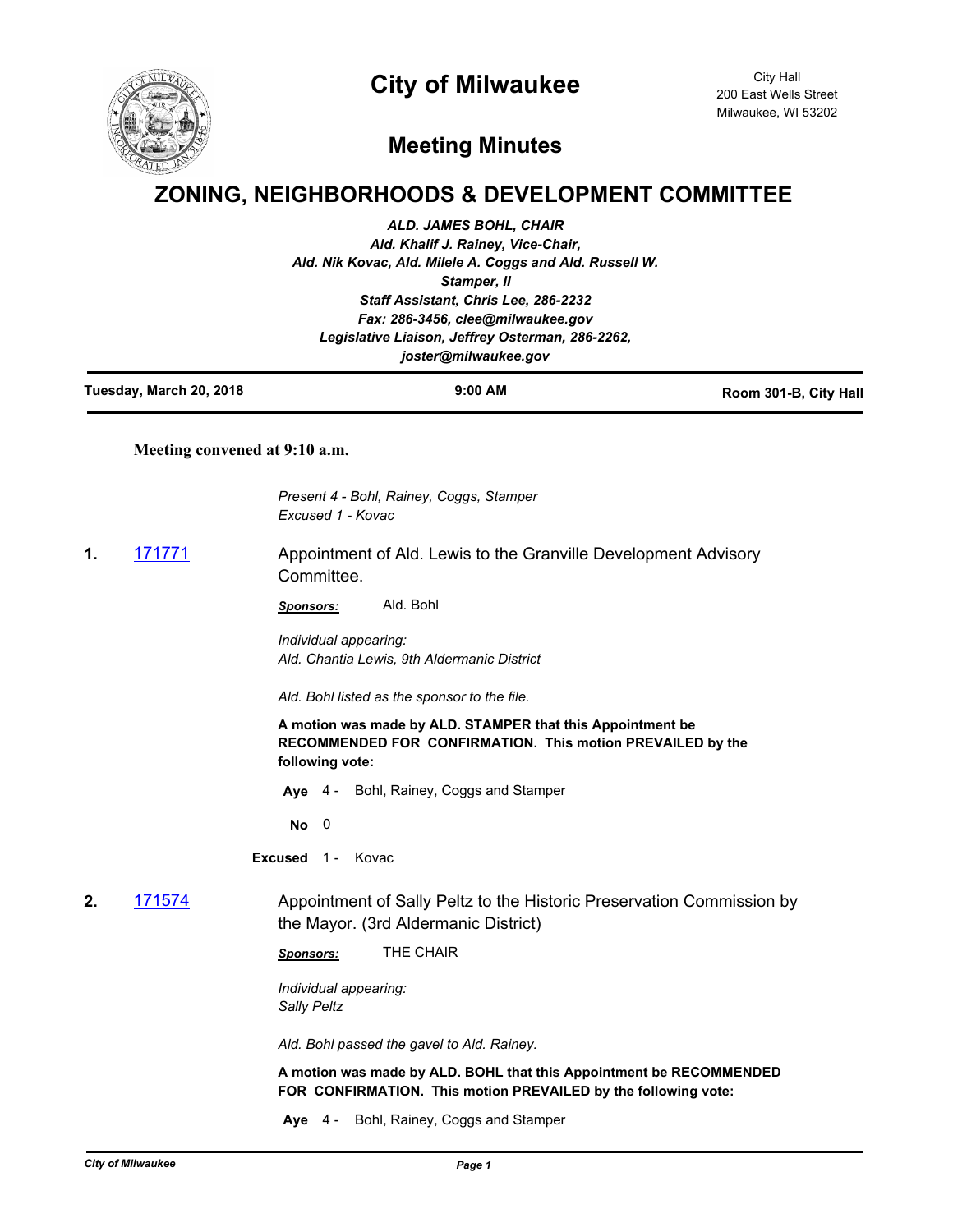**No** 0

**Excused** 1 - Kovac

**3.** [171686](http://milwaukee.legistar.com/gateway.aspx?m=l&id=/matter.aspx?key=47560) An ordinance relating to the use classification of various land uses in commercial zoning districts.

*Sponsors:* THE CHAIR

*Individual appearing: Ed Richardson, Dept. of City Development*

**A motion was made by ALD. STAMPER that this Ordinance be RECOMMENDED FOR PASSAGE. This motion PREVAILED by the following vote:**

**Aye** 4 - Bohl, Rainey, Coggs and Stamper

**No** 0

- **Excused** 1 Kovac
- **4.** [171750](http://milwaukee.legistar.com/gateway.aspx?m=l&id=/matter.aspx?key=47631) Resolution approving a Land Disposition Report and authorizing the sale of the City-owned tax deed property at 4416-20 North 27th Street, in the 1st Aldermanic District.

*Sponsors:* Ald. Hamilton

*Individuals appearing: Dwayne Edwards, Dept. of City Development Erwin Jackson Antionette Jackson James Jones*

**A motion was made by ALD. BOHL that this Resolution be RECOMMENDED FOR ADOPTION. This motion PREVAILED by the following vote:**

**Aye** 4 - Bohl, Rainey, Coggs and Stamper

**No** 0

**Excused** 1 - Kovac

**5.** [171781](http://milwaukee.legistar.com/gateway.aspx?m=l&id=/matter.aspx?key=47664) Substitute resolution amending the Land Disposition Report approved by Common Council File Number 171502 relating to the sale of the City-owned properties at 2719 West Wisconsin Avenue and 625 North 27th Street (4th Aldermanic District).

*Sponsors:* Ald. Bauman

*Ald. Rainey passed the gavel to Ald. Bohl.*

*Individuals appearing: Ald. Robert Bauman, 4th Aldermanic District Matt Haessly, Dept. of City Development Keith Stanley, Near West Side Partners Business Improvement District*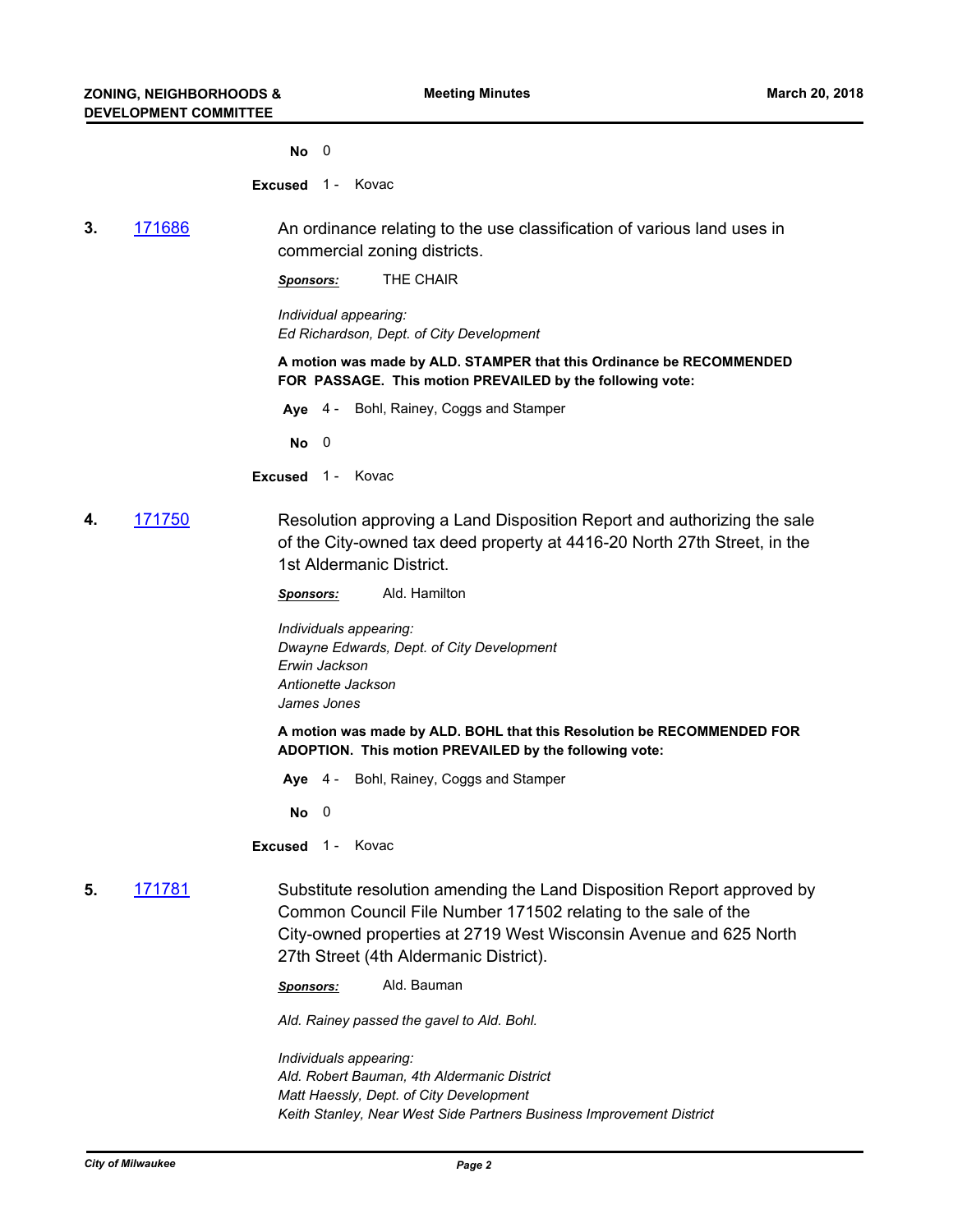|    |        | Ald. Rainey moved substitution of the file with Proposed Substitute A. (Prevailed 4-0)                                                                                                                                                                                                                                                                                            |
|----|--------|-----------------------------------------------------------------------------------------------------------------------------------------------------------------------------------------------------------------------------------------------------------------------------------------------------------------------------------------------------------------------------------|
|    |        | A motion was made by ALD. RAINEY that this Resolution be SUBSTITUTED.<br>This motion PREVAILED by the following vote:                                                                                                                                                                                                                                                             |
|    |        | Aye 4 - Bohl, Rainey, Coggs and Stamper                                                                                                                                                                                                                                                                                                                                           |
|    |        | $No$ 0                                                                                                                                                                                                                                                                                                                                                                            |
|    |        | Excused 1- Kovac                                                                                                                                                                                                                                                                                                                                                                  |
|    | 171781 | Substitute resolution amending the Land Disposition Report approved by<br>Common Council File Number 171502 relating to the sale of the<br>City-owned properties at 2719 West Wisconsin Avenue and 625 North<br>27th Street (4th Aldermanic District).                                                                                                                            |
|    |        | Ald. Bauman<br>Sponsors:                                                                                                                                                                                                                                                                                                                                                          |
|    |        | A motion was made by ALD. RAINEY that this Resolution be RECOMMENDED<br>FOR ADOPTION. This motion PREVAILED by the following vote:                                                                                                                                                                                                                                                |
|    |        | Bohl, Rainey and Stamper<br>Aye $3 -$                                                                                                                                                                                                                                                                                                                                             |
|    |        | No<br>$\overline{\phantom{0}}$                                                                                                                                                                                                                                                                                                                                                    |
|    |        | Kovac<br>Excused 1-                                                                                                                                                                                                                                                                                                                                                               |
|    |        | Abstain 1 - Coggs                                                                                                                                                                                                                                                                                                                                                                 |
| 6. | 171637 | A substitute ordinance relating to the change in zoning from Two-Family<br>Residential, RT3, to Local Business, LB2, for the properties located at<br>2708 West Wisconsin Avenue, 2805 West Wells Street and 763 North<br>28th Street, on the east and west sides of North 28th Street between<br>West Wells Street and West Wisconsin Avenue, in the 4th Aldermanic<br>District. |
|    |        | Ald. Bauman<br><u>Sponsors:</u>                                                                                                                                                                                                                                                                                                                                                   |
|    |        | Individuals appearing:<br>Vanessa Koster, Dept. of City Development<br>Ald. Robert Bauman, 4th Aldermanic District<br>Rick Wiegand, Wiegand Enterprises LLC                                                                                                                                                                                                                       |
|    |        | A motion was made by ALD. COGGS that this Ordinance be RECOMMENDED<br>FOR PASSAGE. This motion PREVAILED by the following vote:                                                                                                                                                                                                                                                   |
|    |        | Bohl, Rainey, Coggs and Stamper<br>Aye $4-$                                                                                                                                                                                                                                                                                                                                       |
|    |        | No<br>$\overline{\phantom{0}}$                                                                                                                                                                                                                                                                                                                                                    |
|    |        | Kovac<br>$Excused$ 1 -                                                                                                                                                                                                                                                                                                                                                            |
| 7. | 170508 | A substitute ordinance relating to the change in zoning from Two-Family<br>Residential, RT4, to a Detailed Planned Development, DPD, known as<br>St. Rita Square for a senior living facility and church on the north side of                                                                                                                                                     |

East Pleasant Street between North Cass Street and North Van Buren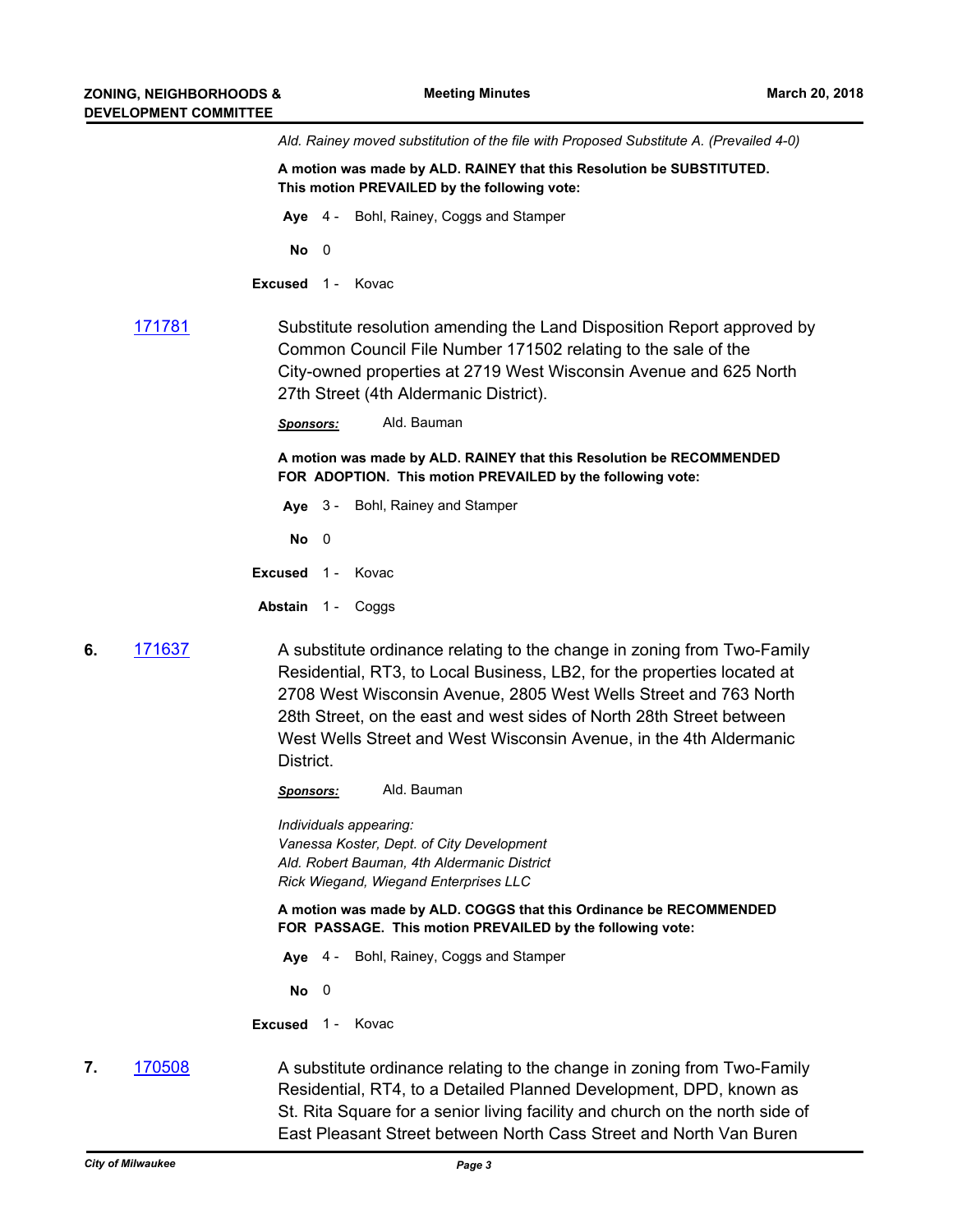|              | Street, in the 3rd Aldermanic District.                                                                                                                                                                                                                                               |
|--------------|---------------------------------------------------------------------------------------------------------------------------------------------------------------------------------------------------------------------------------------------------------------------------------------|
|              | Ald. Kovac<br>Sponsors:                                                                                                                                                                                                                                                               |
|              | Individuals appearing:<br>Vanessa Koster, Dept. of City Development<br>Jim Tarantino, Tarantino & Company LLC<br>Eric Harrmann, AG Architecture<br>Father Timothy Kitzke, Three Holy Women Catholic Parish                                                                            |
|              | Ald. Stamper moved to amend the file by:                                                                                                                                                                                                                                              |
|              | Updating West (Van Buren) elevation that notes translucent, as opposed to opaque,<br>glazing along the first floor, within the garage area.                                                                                                                                           |
|              | Updating South (Pleasant Street) elevation that notes translucent, as opposed to<br>opague, glazing along the first floor, within the garage area.                                                                                                                                    |
|              | Dept. of City Development will submit updated elevations to the file prior to the<br>Common Council meeting on March 27, 2018.                                                                                                                                                        |
|              | (Prevalied 4-0)                                                                                                                                                                                                                                                                       |
|              | A motion was made by ALD. STAMPER that this Ordinance be AMENDED. This<br>motion PREVAILED by the following vote:                                                                                                                                                                     |
|              | Aye 4 - Bohl, Rainey, Coggs and Stamper                                                                                                                                                                                                                                               |
|              | $No$ 0                                                                                                                                                                                                                                                                                |
|              | Excused 1- Kovac                                                                                                                                                                                                                                                                      |
|              | Individual testifying with concerns:<br>Michael Siran, City resident                                                                                                                                                                                                                  |
|              | A motion was made by ALD. STAMPER that this Ordinance be RECOMMENDED<br>FOR PASSAGE. This motion PREVAILED by the following vote:                                                                                                                                                     |
|              | Aye 4 - Bohl, Rainey, Coggs and Stamper                                                                                                                                                                                                                                               |
|              | $No$ 0                                                                                                                                                                                                                                                                                |
|              | Excused 1- Kovac                                                                                                                                                                                                                                                                      |
| 171208<br>8. | Resolution approving a final Certified Survey Map for land located on the<br>north side of East Pleasant Street and the west side of North Cass Street<br>to combine seven parcels into one parcel and to dedicate land for public<br>alley purposes, in the 3rd Aldermanic District. |

*Sponsors:* THE CHAIR

*Individuals appearing: Vanessa Koster, Dept. of City Development Jim Tarantino, Tarantino & Company LLC Eric Harrmann, AG Architecture Father Timothy Kitzke, Three Holy Women Catholic Parish*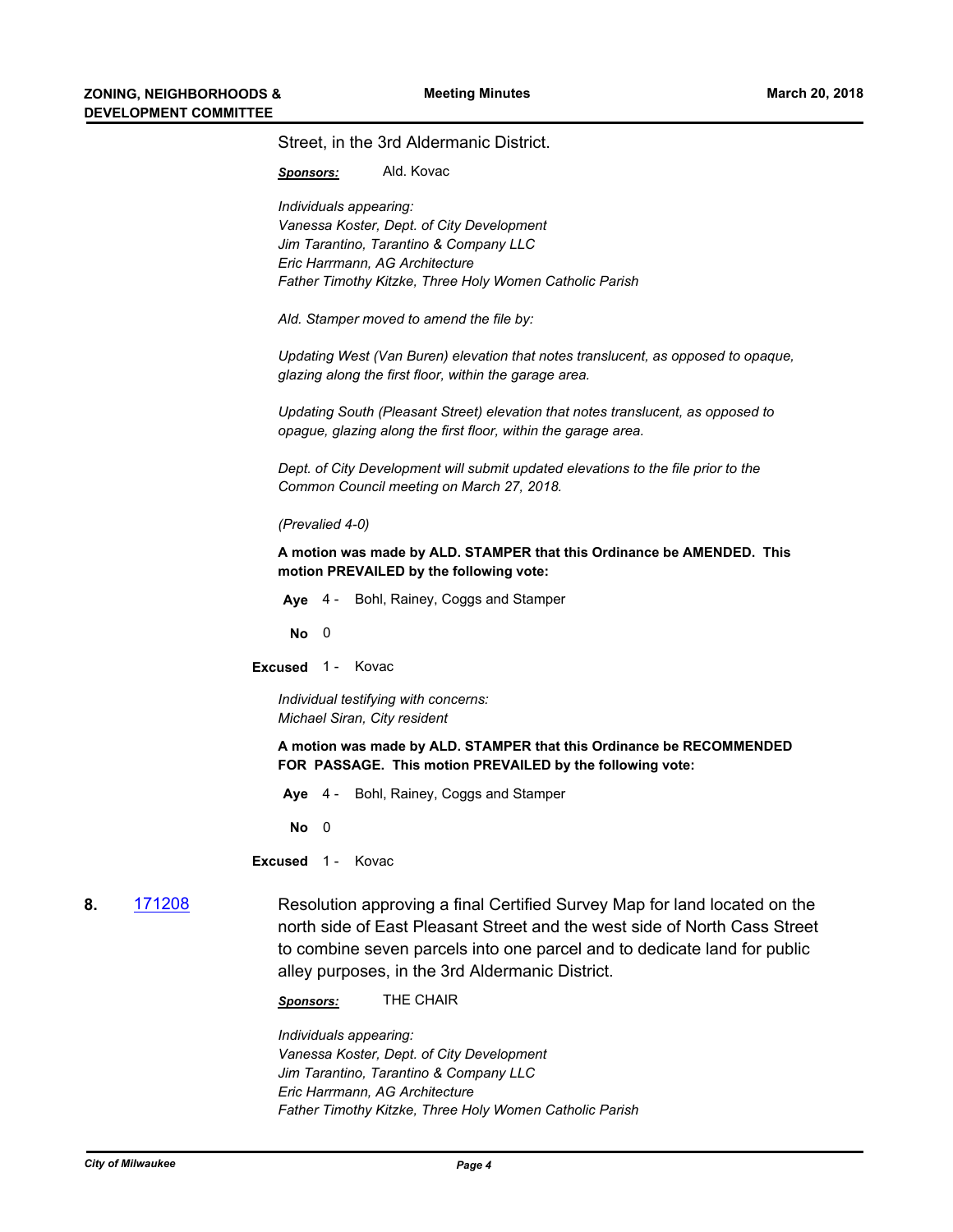**A motion was made by ALD. STAMPER that this Resolution be RECOMMENDED FOR ADOPTION. This motion PREVAILED by the following vote:**

**Aye** 4 - Bohl, Rainey, Coggs and Stamper

**No** 0

**Excused** 1- Kovac

**9.** [171628](http://milwaukee.legistar.com/gateway.aspx?m=l&id=/matter.aspx?key=47490) Substitute resolution relating to a Minor Modification to the Detailed Planned Development known as 1st and Greenfield (Freshwater Plaza) - Phase 1 to allow window signage for the mixed-use building located at 1314 South 1st Street, on the east side of South 1st Street, north of East Greenfield Avenue, in the 12th Aldermanic District.

*Sponsors:* Ald. Perez

*Individuals appearing: Ald. Jose Perez, 12th Aldermanic District Vanessa Koster, Dept. of City Development*

*Ald. Perez requested to hold the file to the call of the chair.*

**A motion was made by ALD. RAINEY that this Resolution be HELD TO CALL OF THE CHAIR. This motion PREVAILED by the following vote:**

**Aye** 4 - Bohl, Rainey, Coggs and Stamper

**No** 0

**Excused** 1 - Kovac

**10.** [171611](http://milwaukee.legistar.com/gateway.aspx?m=l&id=/matter.aspx?key=47473) Substitute resolution relating to a Minor Modification to the Detailed Planned Development known as St. Ann Center for Intergenerational Care to approve the design of a small building addition and an outdoor band shell on the site located at 2450 West North Avenue, in the block bounded by West Meinecke Avenue, West Medford Avenue, North 24th Street, West North Avenue and North 25th Street, in the 15th Aldermanic District.

*Sponsors:* Ald. Stamper

*Individuals appearing: Vanessa Koster, Dept. of City Development Doug Barnes, Zimmerman Architectural Studios Chris Jackson, Intergenerational Care St. Ann's Center Sister Edna Lonergan, Intergenerational Care St. Ann's Center*

**A motion was made by ALD. STAMPER that this Resolution be RECOMMENDED FOR ADOPTION. This motion PREVAILED by the following vote:**

**Aye** 4 - Bohl, Rainey, Coggs and Stamper

**No** 0

**Excused** 1 - Kovac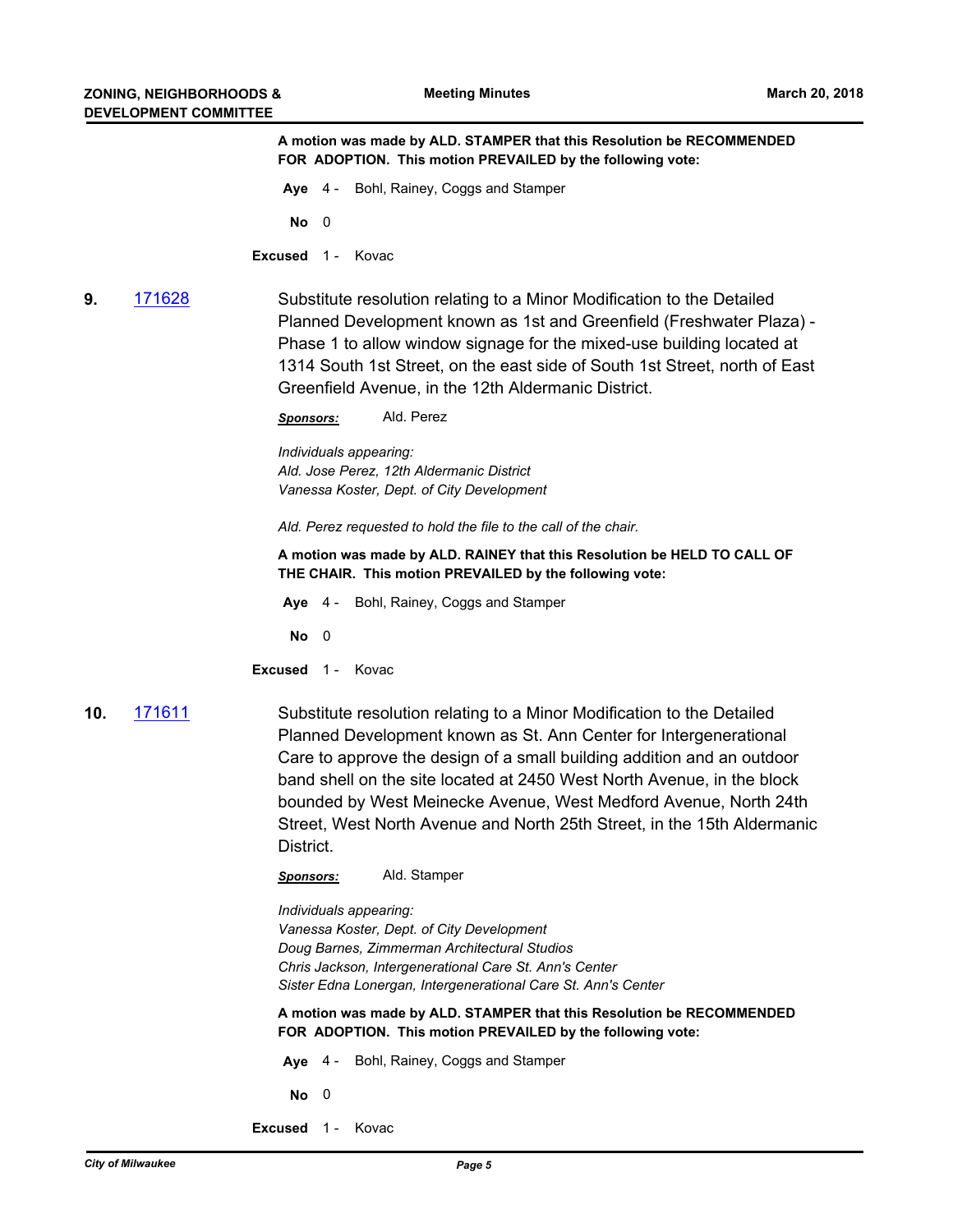| 11. 171736 | An ordinance relating to the issuance of citations for illegal dumping. |
|------------|-------------------------------------------------------------------------|
|            |                                                                         |

*Sponsors:* Ald. Coggs, Ald. Stamper, Ald. Perez and Ald. Rainey

*Individuals appearing: Preston Cole, Dept. of Neighborhood Services Commissioner Donald Schaewe, Dept. of Neighborhood Services Ald. Jose Perez, 12th Aldermanic District Heather Hough, City Attorney's Office Laura Daniels, Dept. of Public Works - Operations Rick Meyers, Dept. of Public Works - Sanitation*

*Ald. Stamper, Perez, and Rainey added as cosponsors.*

**A motion was made by ALD. COGGS that this Ordinance be RECOMMENDED FOR PASSAGE. This motion PREVAILED by the following vote:**

**Aye** 4 - Bohl, Rainey, Coggs and Stamper

**No** 0

**Excused** 1- Kovac

**9:30 A.M.**

**12.** [171755](http://milwaukee.legistar.com/gateway.aspx?m=l&id=/matter.aspx?key=47636) Communication from the Department of City Development relating to the Anti-Displacement Plan for the Neighborhoods Surrounding Downtown Milwaukee.

*Sponsors:* Ald. Coggs, Ald. Bohl, Ald. Perez and Ald. Stamper

*Individuals appearing: Samuel Leichtling, Dept. of City Development Nolan Zaroff, Dept. of City Development Ald. Jose Perez, 12th Aldermanic District*

*Sponsorship of the file to reflect Ald. Coggs, Bohl, Perez, and Stamper.*

*Members requested that a resolution file be introduced to require annual reporting on the anti-displacement plan for neighborhoods surrounding downtown Milwaukee.*

*Additionals individuals appearing: Willie Hines, Housing Authority of the City of Milwaukee Supreme Moore Omokunde, Milwaukee County Board of Supervisors District 10 Katie Pritchard, Data You Can Use*

**A motion was made by ALD. COGGS that this Communication be RECOMMENDED FOR PLACING ON FILE. This motion PREVAILED by the following vote:**

**Aye** 4 - Bohl, Rainey, Coggs and Stamper

**No** 0